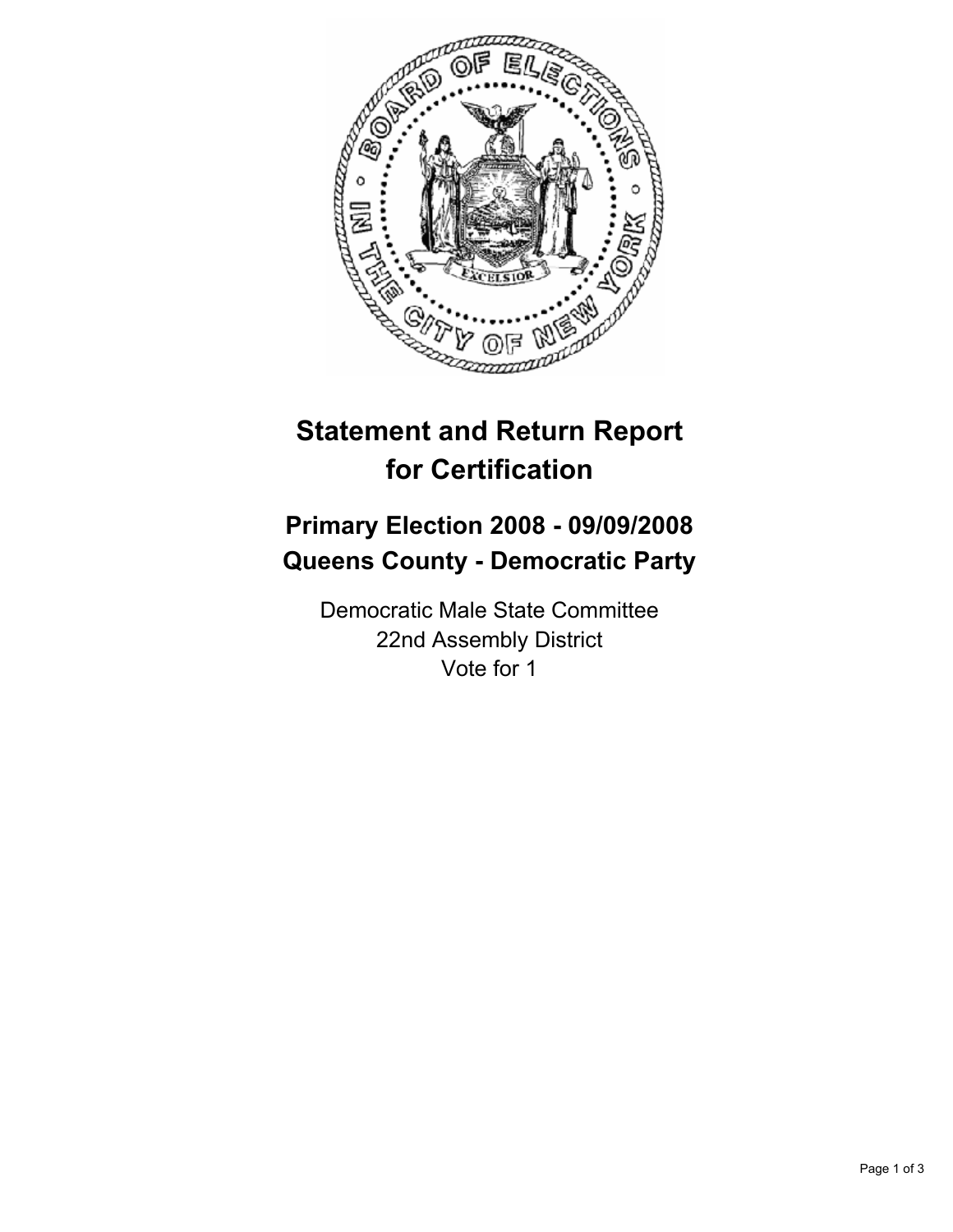

## **Assembly District 22**

| <b>Total Votes</b>   | 1,878 |
|----------------------|-------|
| <b>EDWIN SALAS</b>   | 851   |
| <b>DONALD HENTON</b> | 1,027 |
| AFFIDAVIT            | 273   |
| ABSENTEE/MILITARY    | 133   |
| <b>EMERGENCY</b>     | 0     |